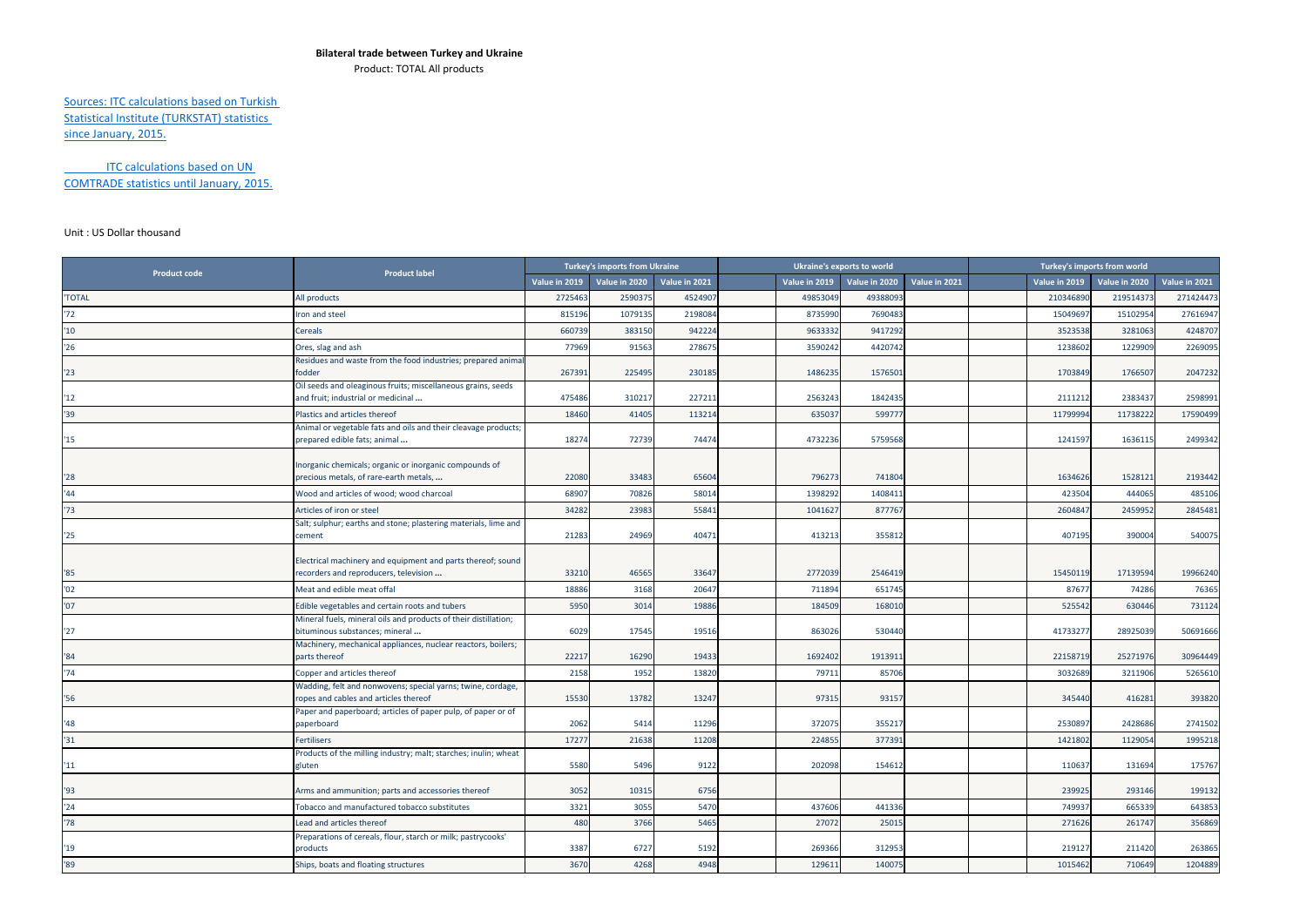| '86           | Railway or tramway locomotives, rolling stock and parts<br>thereof; railway or tramway track fixtures                            | 4566  | 5634  | 4684 | 546045 | 41859  |  | 20311    | 442933   | 212818   |
|---------------|----------------------------------------------------------------------------------------------------------------------------------|-------|-------|------|--------|--------|--|----------|----------|----------|
| '08           | Edible fruit and nuts; peel of citrus fruit or melons                                                                            | 30996 | 9606  | 3391 | 26010  | 23830  |  | 93796    | 904029   | 913528   |
| 38            | Miscellaneous chemical products                                                                                                  | 1077  | 665   | 3150 | 141040 | 151086 |  | 219431   | 239022   | 2902670  |
| 55'           | Man-made staple fibres                                                                                                           | 2698  | 1953  | 2420 | 2177   | 1492   |  | 188140   | 130908   | 1692524  |
| '29           | Organic chemicals                                                                                                                | 1768  | 1280  | 2015 | 210141 | 17407  |  | 596524   | 5888509  | 9342022  |
|               |                                                                                                                                  |       |       |      |        |        |  |          |          |          |
|               | Optical, photographic, cinematographic, measuring, checking,                                                                     |       |       |      |        |        |  |          |          |          |
| '90           | precision, medical or surgical                                                                                                   | 1937  | 1796  | 1957 | 17810  | 16057  |  | 450515   | 4753667  | 4882480  |
| '83           | Miscellaneous articles of base metal                                                                                             | 355   | 1870  | 1847 | 128288 | 14488  |  | 68332    | 666488   | 789594   |
| $^{\prime}81$ | Other base metals; cermets; articles thereof                                                                                     | 1505  | 150   | 1525 | 10927  | 6317   |  | 265498   | 22207    | 231699   |
| '40           | <b>Rubber and articles thereof</b>                                                                                               | 866   | 1009  | 1464 | 86499  | 8288   |  | 260150   | 269234   | 3578968  |
| '21           | Miscellaneous edible preparations                                                                                                | 1893  | 4263  | 1433 | 14267  | 15956  |  | 62925    | 724383   | 817296   |
| '70           | Glass and glassware                                                                                                              | 402   | 870   | 1391 | 183157 | 20884  |  | 772592   | 842818   | 1133797  |
|               |                                                                                                                                  |       |       |      |        |        |  |          |          |          |
| "20"          | Preparations of vegetables, fruit, nuts or other parts of plants<br>Articles of apparel and clothing accessories, not knitted or | 433   | 450   | 1331 | 191853 | 172553 |  | 14915    | 149124   | 151303   |
| '62           | crocheted                                                                                                                        | 1446  | 802   | 1191 | 391720 | 33854  |  | 91431    | 749035   | 807902   |
| '76           | Aluminium and articles thereof                                                                                                   | 84    | 1005  | 1070 | 10051  | 10806  |  | 363663   | 3407698  | 6592854  |
| 17            | Sugars and sugar confectionery                                                                                                   | 5980  | 11724 | 978  | 254390 | 25022  |  | 18762    | 234854   | 140489   |
|               | Soap, organic surface-active agents, washing preparations,                                                                       |       |       |      |        |        |  |          |          |          |
| '34'          | lubricating preparations, artificial                                                                                             | 882   | 773   | 908  | 35767  | 41685  |  | 86488    | 946409   | 1104961  |
| '35           | Albuminoidal substances; modified starches; glues; enzymes                                                                       | 529   | 1222  | 873  | 45626  | 5268   |  | 449948   | 460344   | 497752   |
| 96'           | Miscellaneous manufactured articles                                                                                              | 6215  | 5959  | 791  | 77811  | 14500  |  | 45167    | 424286   | 437288   |
|               | Articles of stone, plaster, cement, asbestos, mica or similar                                                                    |       |       |      |        |        |  |          |          |          |
| '68           | naterials                                                                                                                        | 279   | 295   | 754  | 10183  | 10250  |  | 42124    | 46377    | 520400   |
| '69           | Ceramic products                                                                                                                 | 284   | 458   | 742  | 12972  | 13188  |  | 30171    | 342184   | 393002   |
|               | Other made-up textile articles; sets; worn clothing and worn                                                                     |       |       |      |        |        |  |          |          |          |
| '63           | extile articles; rags<br>/ehicles other than railway or tramway rolling stock, and                                               | 285   | 254   | 732  | 153410 | 16509  |  | 18157    | 220649   | 237987   |
| "87"          | parts and accessories thereof                                                                                                    | 12145 | 4537  | 686  | 136524 | 11596  |  | 1000803  | 15291564 | 15594822 |
| '37           | Photographic or cinematographic goods                                                                                            | 591   | 558   | 641  | 322    | 400    |  | 13792    | 118430   | 131877   |
| '18           | Cocoa and cocoa preparations                                                                                                     | 382   | 532   | 586  | 204586 | 20137  |  | 62771    | 70897    | 760408   |
| 122           | Beverages, spirits and vinegar                                                                                                   | 410   | 992   | 565  | 21082  | 22357  |  | 33882    | 466497   | 486697   |
|               | Tanning or dyeing extracts; tannins and their derivatives;                                                                       |       |       |      |        |        |  |          |          |          |
| "32"          | dyes, pigments and other colouring                                                                                               | 240   | 265   | 505  | 110285 | 11425  |  | 1940582  | 196205   | 2425767  |
| '94           | Furniture; bedding, mattresses, mattress supports, cushions<br>and similar stuffed furnishings;                                  | 427   | 312   | 344  | 674302 | 74993  |  | 758159   | 720772   | 796709   |
|               | Live trees and other plants; bulbs, roots and the like; cut                                                                      |       |       |      |        |        |  |          |          |          |
| '06           | flowers and ornamental foliage                                                                                                   | 126   | 132   | 321  | 6480   | 5747   |  | 43034    | 41499    | 53222    |
| 13            | Lac; gums, resins and other vegetable saps and extracts                                                                          |       | 67    | 310  | 818    | 94     |  | 5084     | 60005    | 78106    |
|               | Tools, implements, cutlery, spoons and forks, of base metal;                                                                     |       |       |      |        |        |  |          |          |          |
| $^{\prime}82$ | parts thereof of base metal                                                                                                      | 330   | 457   | 254  | 28188  | 3125   |  | 57934    | 597740   | 670313   |
|               |                                                                                                                                  |       |       |      |        |        |  |          |          |          |
| '41           | Raw hides and skins (other than furskins) and leather<br>Natural or cultured pearls, precious or semi-precious stones,           | 1158  | 977   | 231  | 82661  | 7354   |  | 23190    | 184608   | 210491   |
| 71            | precious metals, metals clad                                                                                                     | 354   | 87    | 230  | 89859  | 114391 |  | 13366642 | 26590853 | 7075296  |
| '30           | Pharmaceutical products                                                                                                          | 306   | 229   | 225  | 250791 | 268222 |  | 4911311  | 4958182  | 6874907  |
|               | Articles of apparel and clothing accessories, knitted or                                                                         |       |       |      |        |        |  |          |          |          |
| 161           | crocheted                                                                                                                        | 196   | 137   | 222  | 123989 | 109634 |  | 617542   | 543960   | 692475   |
| '95           | Toys, games and sports requisites; parts and accessories<br>thereof                                                              | 74    | 144   | 181  | 120295 | 10585  |  | 282818   | 280993   | 330408   |
| 88            | Aircraft, spacecraft, and parts thereof                                                                                          | 7779  | 4357  | 177  | 70163  | 8194   |  | 3528230  | 3767943  | 2832409  |
|               | Essential oils and resinoids; perfumery, cosmetic or toilet                                                                      |       |       |      |        |        |  |          |          |          |
| '33           | preparations                                                                                                                     | 55    | 120   | 173  | 110844 | 9579   |  | 1261354  | 1160538  | 1261591  |
| 164           | Footwear, gaiters and the like; parts of such articles                                                                           | 144   | 164   | 146  | 17435  | 152496 |  | 539197   | 498039   | 587851   |
|               | Fish and crustaceans, molluscs and other aquatic                                                                                 |       |       |      |        |        |  |          |          |          |
| '03           | invertebrates                                                                                                                    | 5400  | 2608  | 144  | 33637  | 42139  |  | 190707   | 149433   | 206818   |